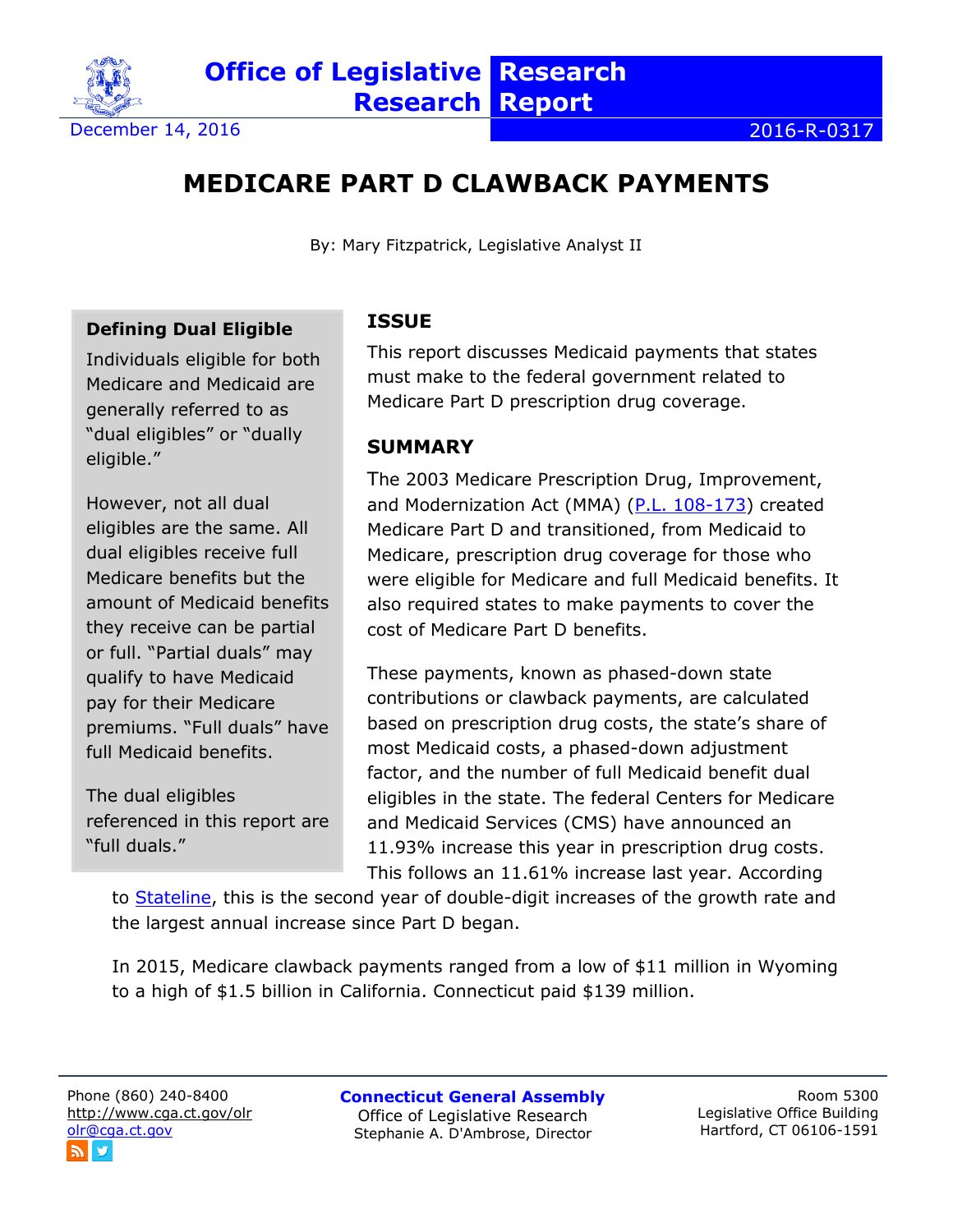## **TRANSITION OF PRESCRIPTION COVERAGE FOR DUAL ELIGIBLES**

The 2003 Medicare Prescription Drug, Improvement, and Modernization Act (MMA) [\(P.L. 108-173\)](https://www.gpo.gov/fdsys/pkg/PLAW-108publ173/html/PLAW-108publ173.htm) created Medicare Part D, which allows a Medicare beneficiary to enroll in a private prescription drug plan if he or she is entitled to Medicare Part A or enrolled in Medicare Part B (coverage under both is not required).

Prior to the passage of MMA, individuals enrolled in Medicare and receiving full Medicaid benefits (certain "dual eligibles") generally received prescription drug coverage through Medicaid. The 2003 MMA transitioned prescription drug coverage for these dual eligibles from Medicaid to Medicare, beginning in 2006. It also created a mechanism through which states would partially finance Medicare Part D benefits for dual eligibles by requiring each state to pay a phased-down state contribution (i.e., a "clawback" payment). In other words, after the MMA, Medicaid was no longer directly responsible for paying for most prescription drugs used by dually eligible beneficiaries, but states still pay for part of the cost of Medicare Part D coverage for these individuals through clawback payments.

# **STATE PAYMENTS FOR MEDICARE PART D**

Medicare Part D benefits for all enrolled beneficiaries are funded in part by these clawback payments, as shown in Figure 1.



#### **Figure 1: Sources of Medicare Part D Funding (2015)**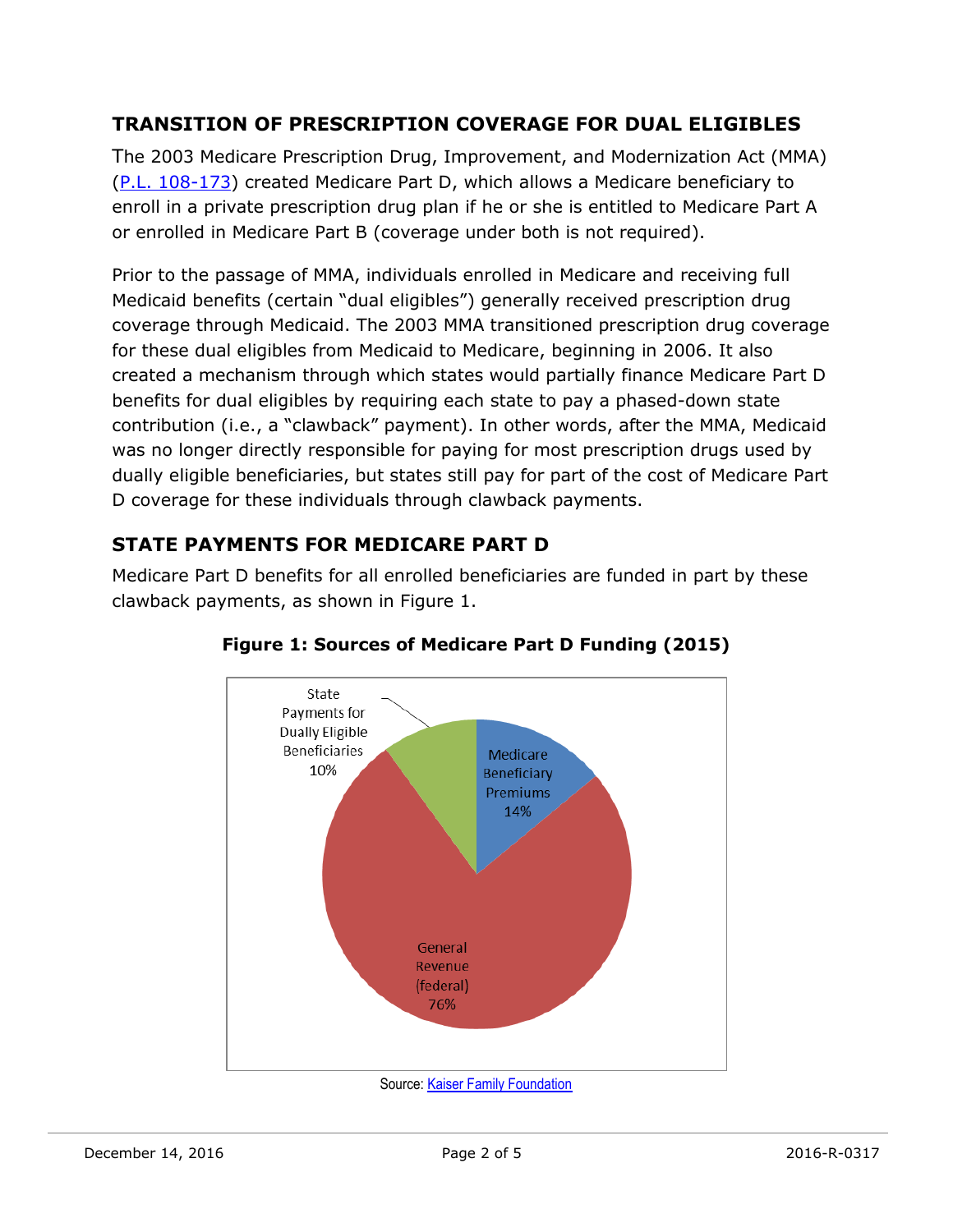A state's monthly clawback payment is determined through a formula, as shown in Figure 2.



**Figure 2: Formula to Calculate State Monthly Payments**



CMS annually notifies states of their payment amount for the following year. To adjust the per capita drug expenditures for each year, CMS uses the annual percentage increase (API) in per capita Part D drug expenditures for the next year and adjusts for revisions to prior year estimates. [For 2017,](http://www.ffis.org/sites/default/files/public/cmcs_state_phasedown-cy2017q123.pdf) the API (11.75%) and the adjustment for 2016 (0.16%) result in a total increase of 11.93%. There is no change in the phased-down adjustment factor. Other factors (state share of Medicaid costs, number of dual eligibles) vary by state.

Figure 3 shows Medicare Part D clawback payments made by states in 2015. The payments range from \$11 million in Wyoming to \$1.5 billion in California. Connecticut paid \$139 million. Figure 3 also shows payment totals for states in the northeast region. Vermont, Maine, and Rhode Island paid less than Connecticut, while Massachusetts, New Jersey, Pennsylvania, and New York paid more.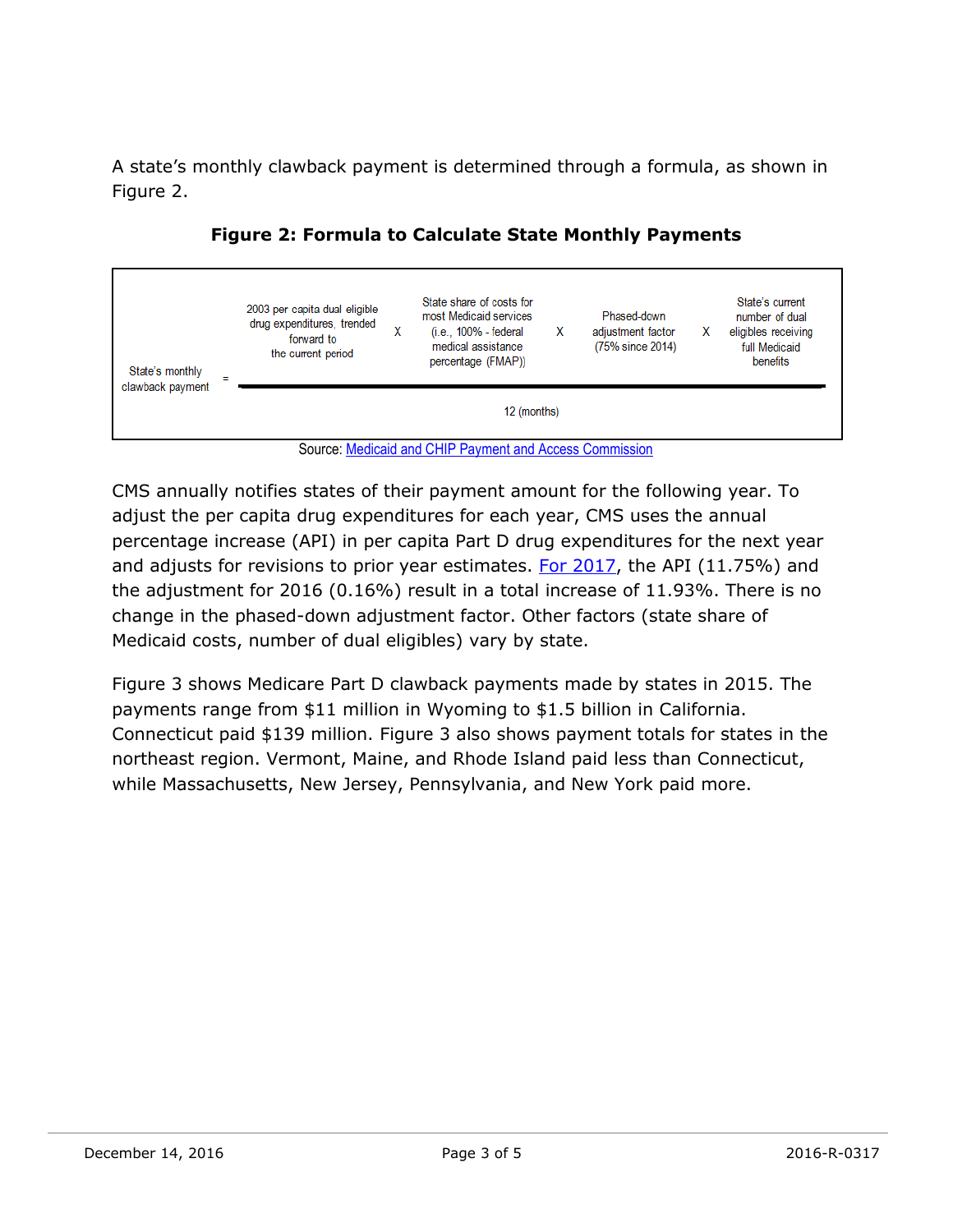

## **Figure 3: Medicare Part D "Clawback" Payments in 2015**

Source: [National Association of State Budget Officers \(NASBO\)](https://higherlogicdownload.s3.amazonaws.com/NASBO/9d2d2db1-c943-4f1b-b750-0fca152d64c2/UploadedImages/SER%20Archive/State%20Expenditure%20Report%20(Fiscal%202014-2016)%20-%20S.pdf)